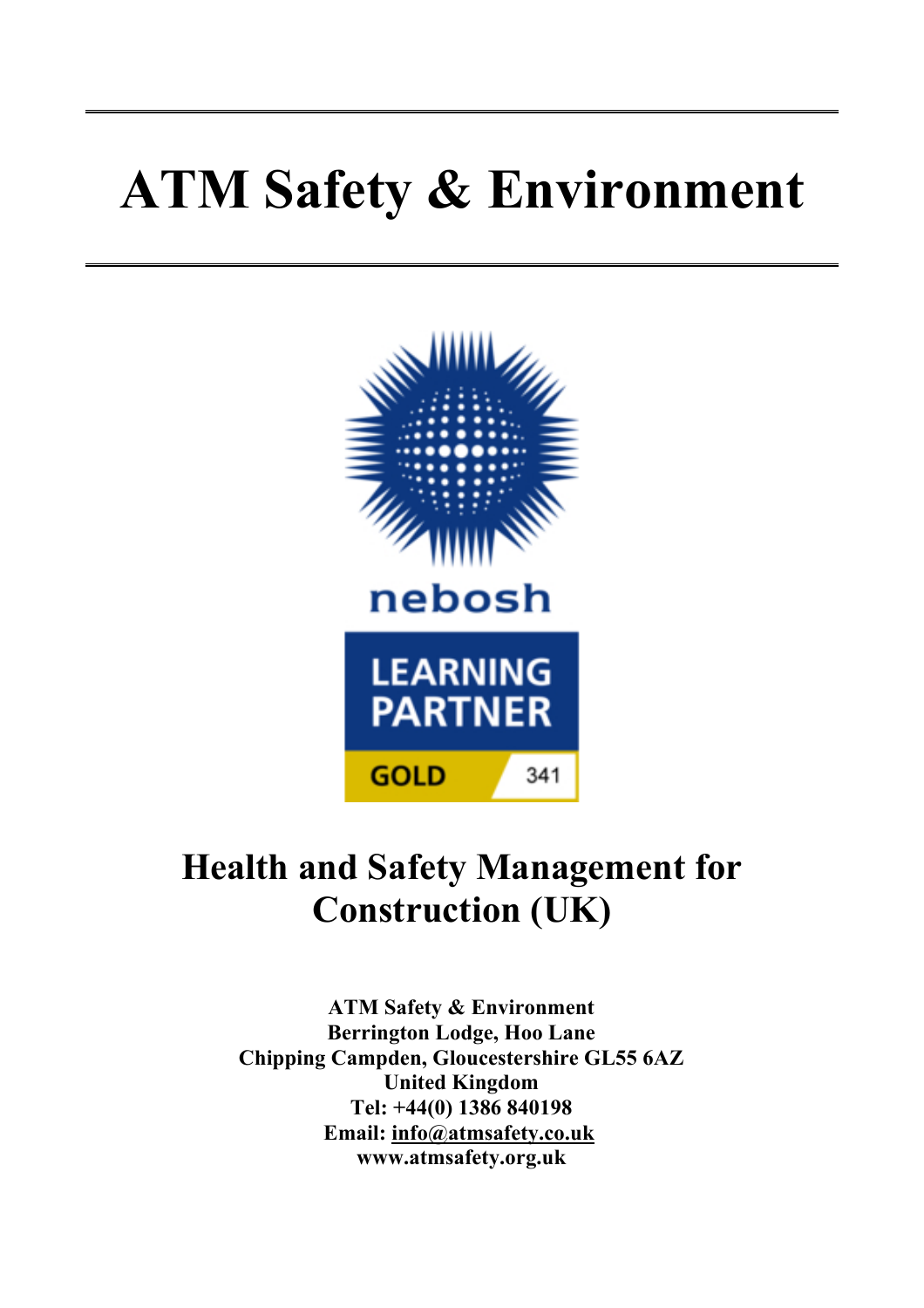## *Health and Safety Management for Construction*

The Health and Safety Management for Construction qualification (NC) is aimed at managers, supervisors and anybody who manages construction health and safety as part of their duties within their organisation.

The NC looks at construction workplace health and safety issues and can be applied in many sectors.

#### **Entry Qualifications**

No formal qualifications are required but candidates must have a reasonable standard of written English.

#### **Course Structure**

The syllabus consists of the following thirteen elements:

- 1. The foundations of construction health and safety management
- 2. Improving health and safety culture and assessing risk
- 3. Managing change and procedures
- 4. Excavation
- 5. Demolition
- 6. Mobile plant and vehicles
- 7. Working at height
- 8. Musculoskeletal health and load handling
- 9. Work equipment
- 10. Electricity
- 11. Fire
- 12. Chemical and biological agents
- 13. Physical and psychological health

#### **Assessment**

Assessment is by one 48 hour open book exam. This must be taken at home on one of the set dates arranged by NEBOSH. For 2022 the following exam dates are available:

18 & 19 January 2022 1 & 2 March 2022 3 & 4 May 2022 5 & 6 July 2022 1& 2 November

#### **E learning**

Students are provided with a login to our e-learning website, and access to downloadable notes. The site provides lessons to work through, and coursework questions to complete and submit online for marking. Tutor support is available by email, telephone or post. A printed copy of the course notes can be provided at an additional cost.

#### **Fees**

The course fee is £325 for E-learning, and £375 if a set of printed notes is required. The assessment fee is £158.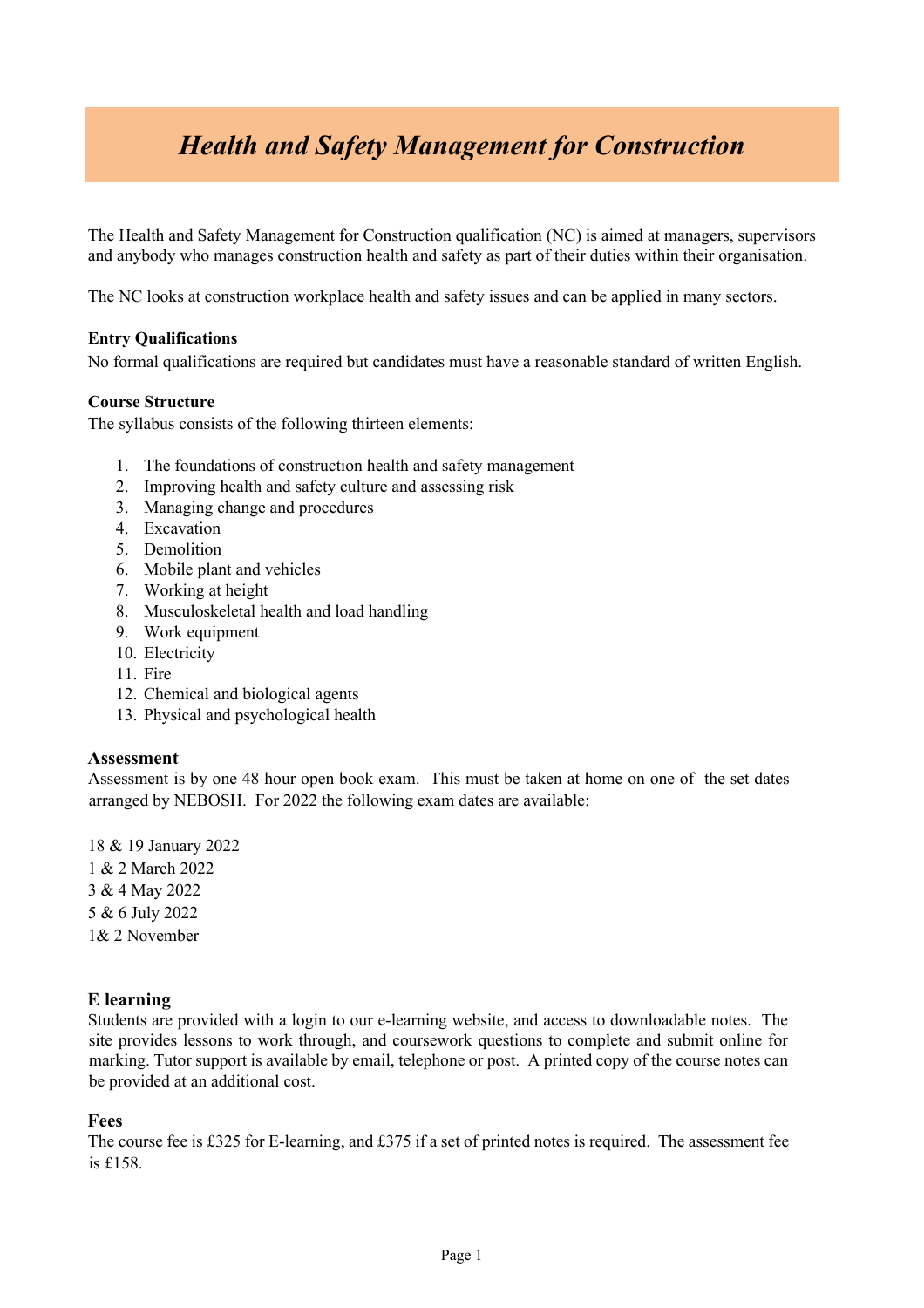### **ENROLMENT**

Please complete the application form on the next page and return to ATM Safety & Environment.

#### **DISCOUNTS**

Discount will be considered for multiple enrolments where course materials are dispatched as one consignment. Please ask for a quotation.

#### **PAYMENT**

The application form should be returned with a cheque made payable to ATM Safety & Environment or sent with an official purchase order. Payments may also be made by most debit/credit cards and by bank transfer. Please bank transfers please contact us for account details.

#### **CANCELLATIONS**

No cancellations will be accepted, or refunds given once an order has been placed.

#### **NEBOSH FEES**

We reserve the right to increase exam registration fees in line with any increase imposed by NEBOSH during your learning contract.

#### **DISPATCH OF CERTIFICATES AND PARCHMENTS**

Certificates are sent by Royal Mail tracked service in the UK and Royal Mail International Signed For service to addresses outside the UK. For overseas candidates requiring their certificates sending by courier on completion of the course, rather than Royal Mail International Signed For, there will be a fee to cover the difference in costs between the services.

#### **INFORMATION**

For further information please contact: ATM Safety & Environment Berrington Lodge, Hoo Lane, Chipping Campden. GL55 6AZ. United Kingdom Tel: +44 (0)1386 840198 Email: info@atmsafety.co.uk Email: info@atmsafety.co.uk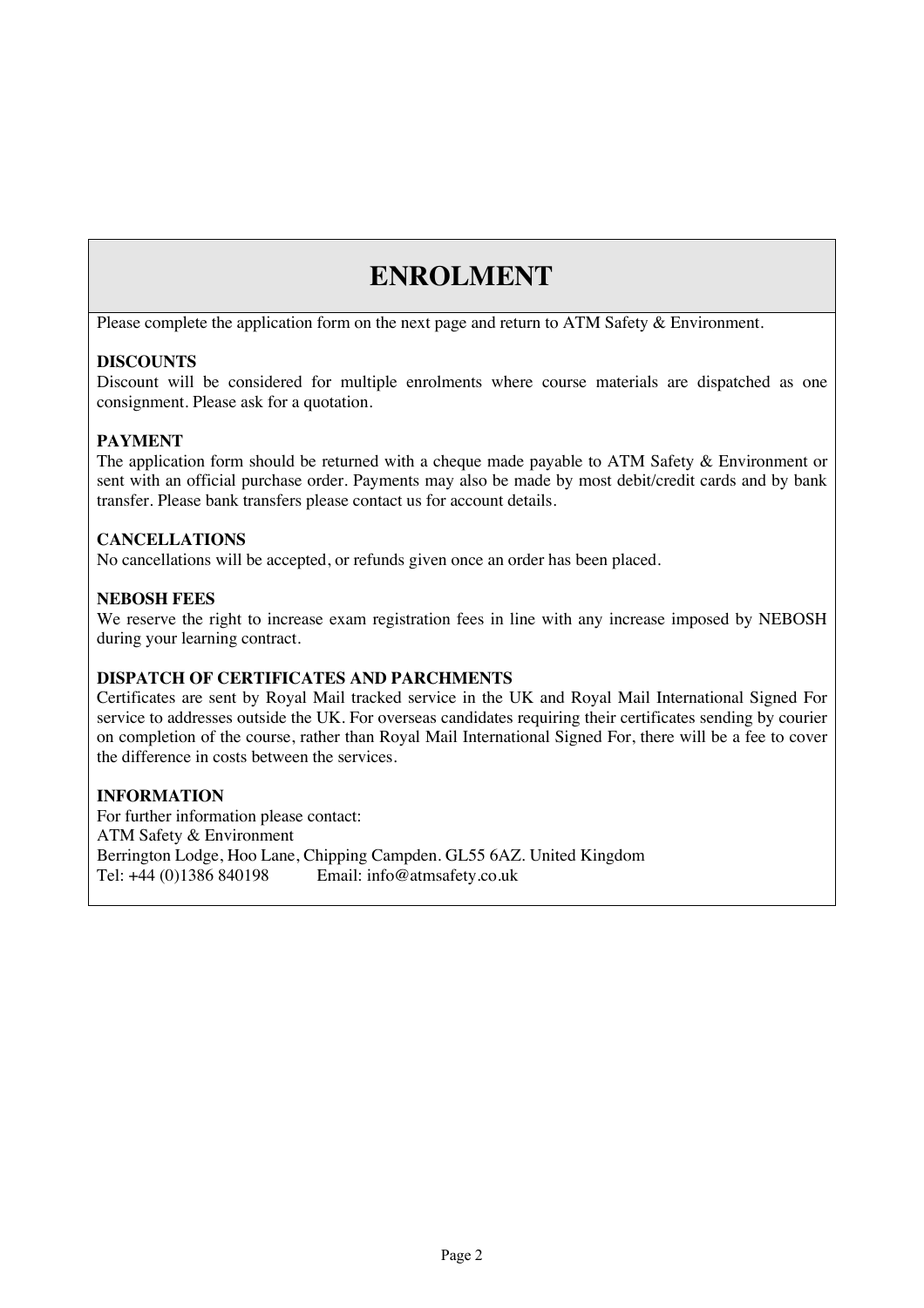#### **ATM SAFETY & ENVIRONMENT APPLICATION FORM**

NEBOSH Health and Safety Management for Construction (UK)

| (Please write your name as you would like it to appear on your qualification certificate)                                               |                            |
|-----------------------------------------------------------------------------------------------------------------------------------------|----------------------------|
| Date of birth -----/-----/------- Male Female                                                                                           |                            |
| Address for correspondence                                                                                                              |                            |
| Address for sending learning materials (if different from above)                                                                        |                            |
|                                                                                                                                         |                            |
| <b>NEBOSH Health and Safety Management for Construction (NC)</b>                                                                        | $\sqrt{\text{and } f}$     |
| I wish to study for the NC by E-Learning. Cost £325<br>I wish to study for the NC by E-Learning with hard copy course notes $Cost f375$ |                            |
| The learning contract is for one year i.e. all exams and assessments must be taken within one year of<br>starting the course.           |                            |
| Examination fees can be included or excluded and paid at a later date                                                                   | $\overline{\sqrt{}}$ and £ |
| I wish to pay the exam registration fees with the course fee<br>£158                                                                    |                            |
| <b>Total Fees</b>                                                                                                                       |                            |
| I have read and accept ATM Safety & Environment's terms and conditions                                                                  |                            |
|                                                                                                                                         |                            |
| Note: No cancellations will be accepted, or refunds given once an order has been placed.                                                |                            |
| <b>Method of Payment</b>                                                                                                                |                            |
| Cheque Debit/credit Card Bank Transfer Invoice Total amount $\mathbf{\hat{f}}$                                                          |                            |
| Payment by Card (if paying by card please phone or pay online at www.atmsafety.org.uk).                                                 |                            |

**Contract**